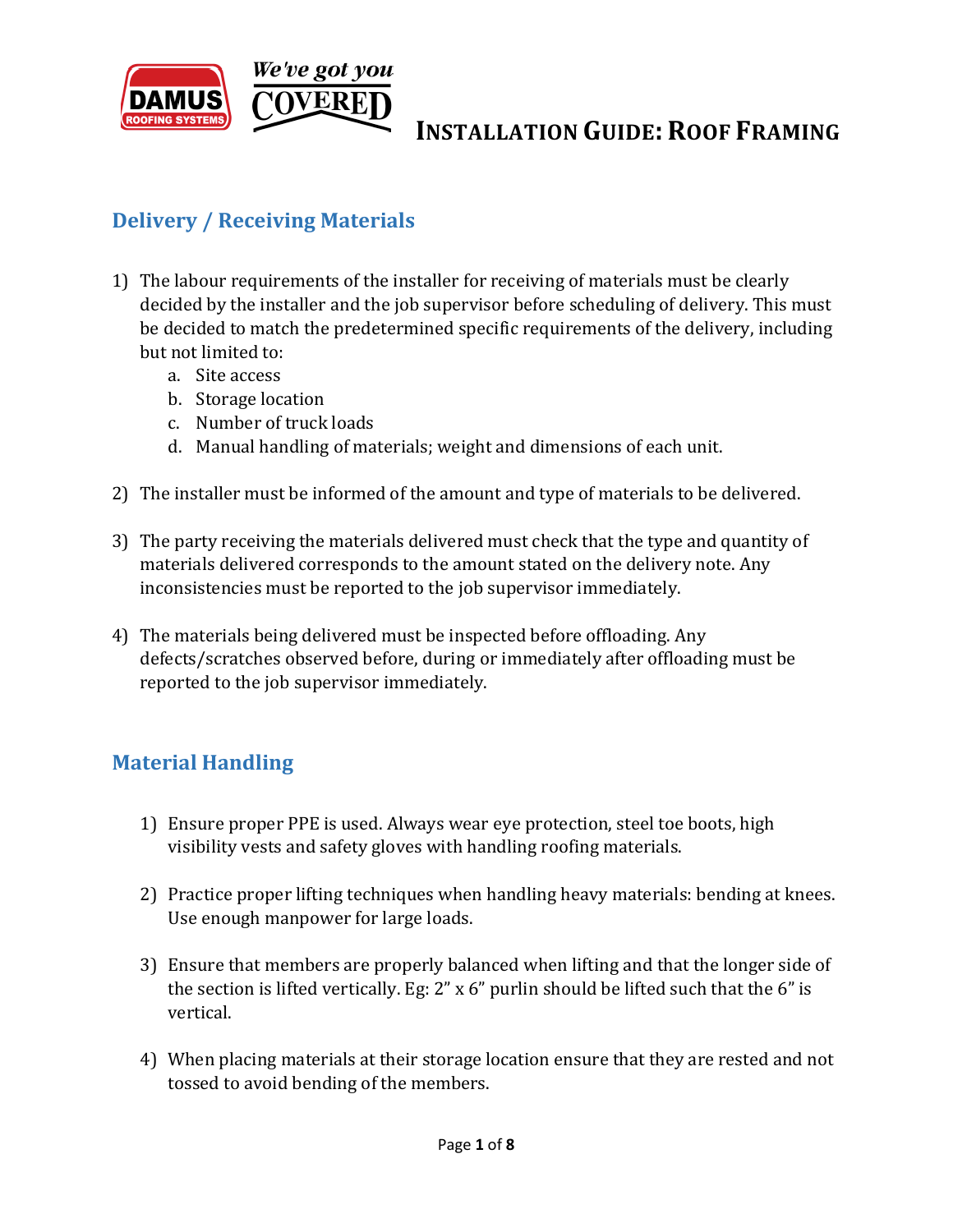

5) If members are to be leaned temporarily while being passed from one level to the next, the member should be placed resting on the shorter dimension of the crosssection.

#### **Material Storage**

- 1) Steel rafters must be stored in a covered area and at least 4 inches above grade.
- 2) If the storage area is not available in a covered area, a temporary covering such as tarpaulin should be used to cover the steel. Steel should be primed as soon as possible to reduce the chance of corrosion due to condensation.
- 3) Steel rafters must be painted with one coat of zinc-it or zinc chromate (red/grey/yellow oxide) primer as soon as possible.
- 4) Steel cleats must be stored in a dedicated container not exposed to weather. Cleats must be painted with one coat of zinc-it or zinc chromate (red/grey/yellow oxide) primer as soon as possible. Containers must not be allowed to collect water.
- 5) Bolts, nuts, washers be must be stored in a dedicated container not exposed to weather conditions. These must be separate from any unpainted steel.
- 6) Materials being stored at roof level must be bundled such that the weight of each group is below the acceptable allowable load for the building structure at the point placed. Before storing materials at roof level, always check with the project supervisor for the correct sizing and placement of materials.
- 7) Materials stored at roof level must be secured to prevent movement by wind, or accidental falling.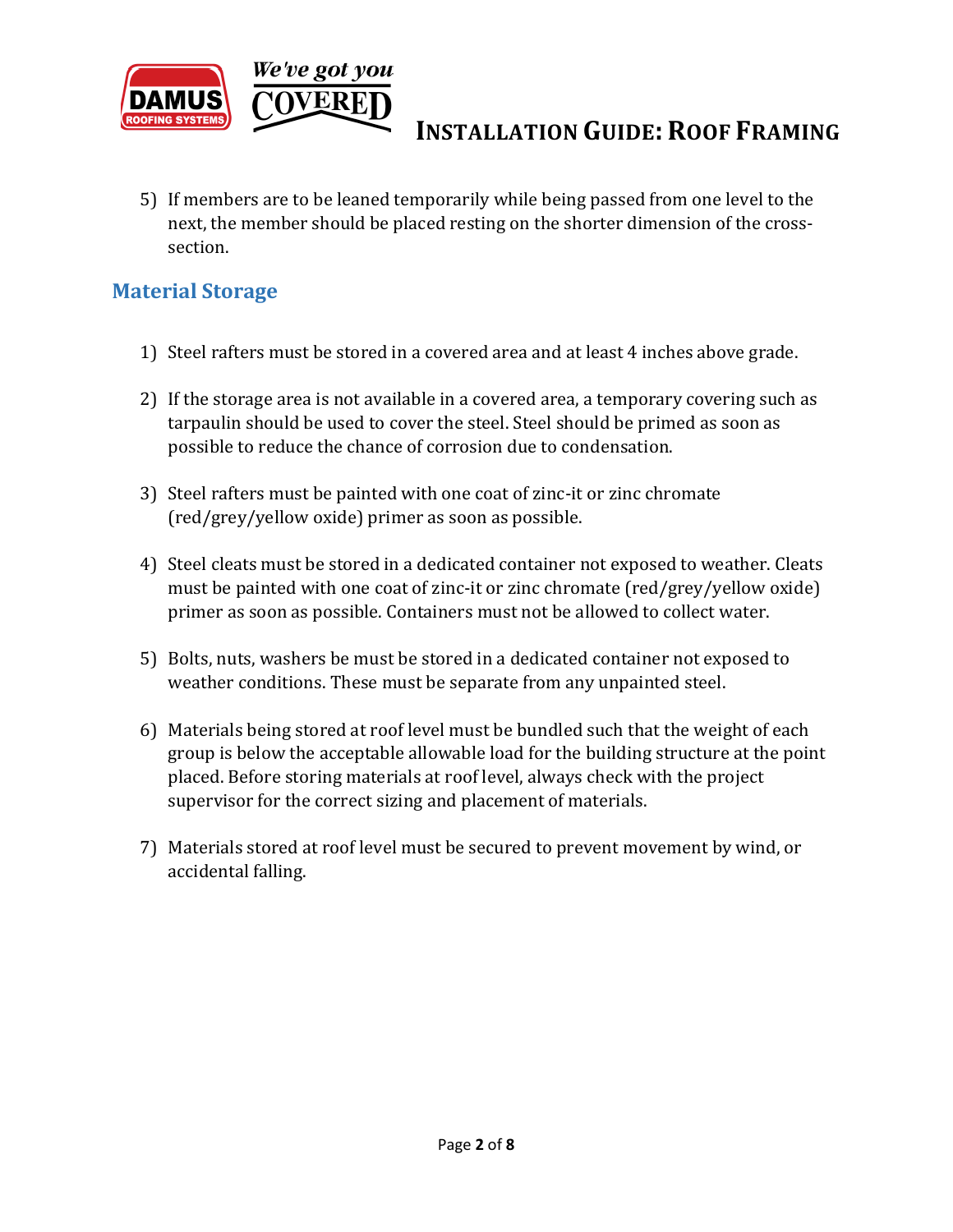

#### **Steel Rafter Installation**

- 1) Roof layout / design details and dimensions must be provided by the job supervisor.
- 2) Installer must be clear on the size of members and location of each before installation.
- 3) All connection details must be verified before start of installation.
- 4) Connection types:
	- i. Frame to ring beam
	- ii. Frame to load-bearing wall
	- iii. Frame to gable walls (if required)
	- iv. Rafter to rafter
	- v. Rafter to purlin
- 5) Steel members should be primed before erecting.
- 6) Verify the length of each rafter required and mark the location of fixing points and intersections with other beams to ensure that the positions in 3d space match that of the design details.
- 7) Check the building for square-ness and report any obstacles that would require changes to the roof design details.
- 8) When erecting roof beams, always ensure that the design pitch is achieved, as well as the location of the apex, ridge and the designed eave length. Temporary tack welds are to be minimum of ½" length for every 200lbs of steel being held and are required on all sides of the temporary joint.
- 9) Unless otherwise specified, permanent welds are to be  $\frac{1}{4}$  diameter for the entire length and on all sides of the contact joint.
- 10)Slag is to be removed from the welded joint and the weld visually inspected. A continuous bead should be visible with no holes and evidence of burning or leaking of the metal.
- 11)One coat of primer is required on all completed welded joints.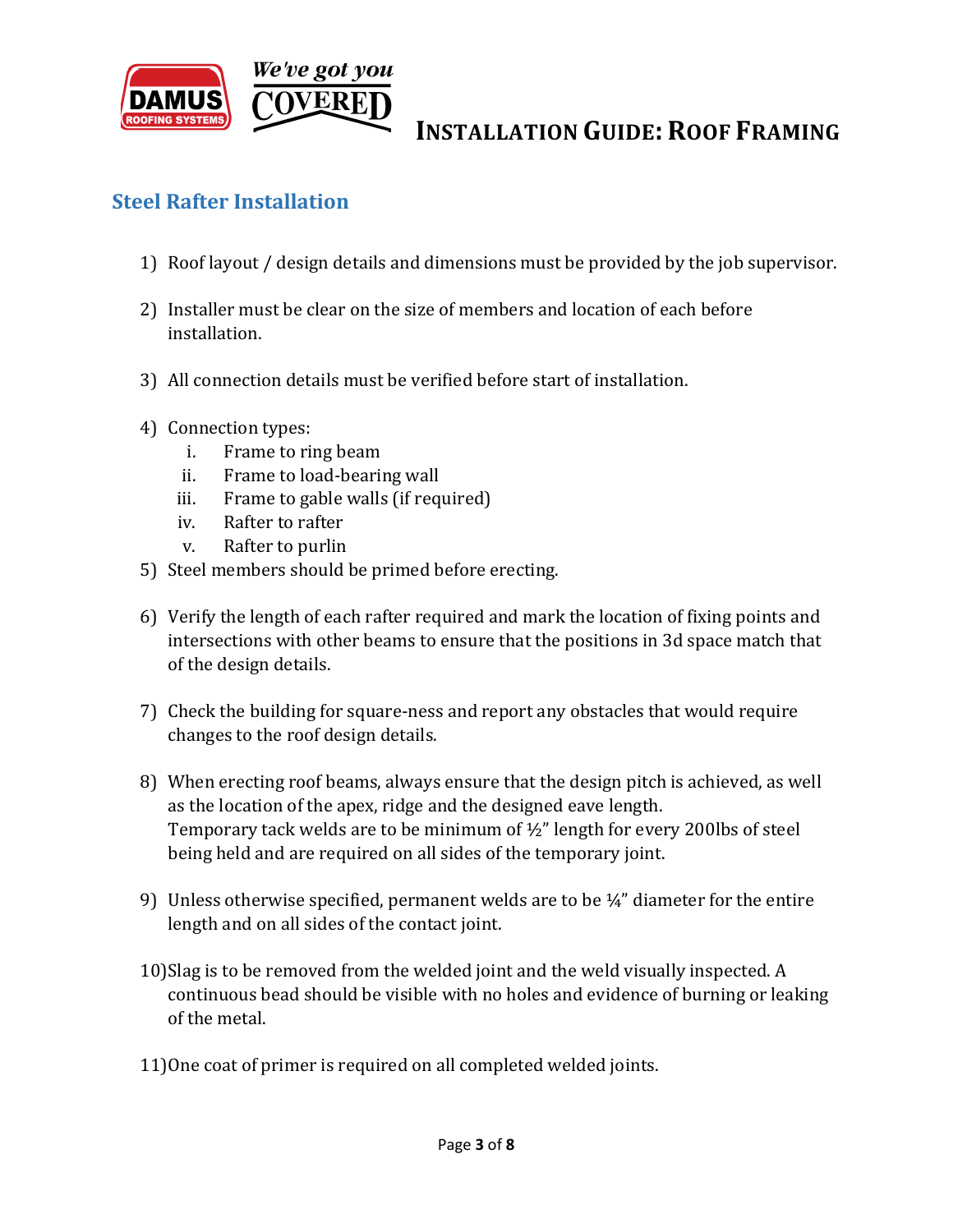

- 12)High tensile steel (rebar) does not fuse properly with mild steel (structural steel) when welded and should never be used in framing work, not even for temporary supports.
- 13)Always use control lines at the ridge, eave and centre of rafters/trusses to ensure that start and end points are matched to give a straight finish, and that no members are sagging at mid-span.

### **Rafters for Light Weight Frame**

- 1) Roof layout / design details and dimensions must be provided by the job supervisor.
- 2) Installer must be clear on the size of members and location of each before installation.
- 3) All connection details must be verified before start of installation.
- 4) Connection types:
	- a. Frame to ring beam
	- b. Frame to load-bearing wall
	- c. Frame to gable walls (if required)
	- d. Rafter to rafter
	- e. Rafter to purlin
- 5) In a light weight frame, purlins are used as structural members. Roofing screws must NOT be used as fasteners between structural members and the purlins to which the roof sheets are fastened. – Always verify with your job supervisor the type and size of the bolts & nuts to be used when connecting structural members.
- 6) Welded joints between purlins are not acceptable.
- 7) In the cases where 2 purlins are coupled to act as a single structural member, fasteners should be places at a minimum of 3ft apart, starting a minimum distance of 2 inches from the end of the member.
- 8) Washers are required on both sides of the bolt and nut assembly. One between the head of the bolt and the purlin, and one between the nut and the purlin.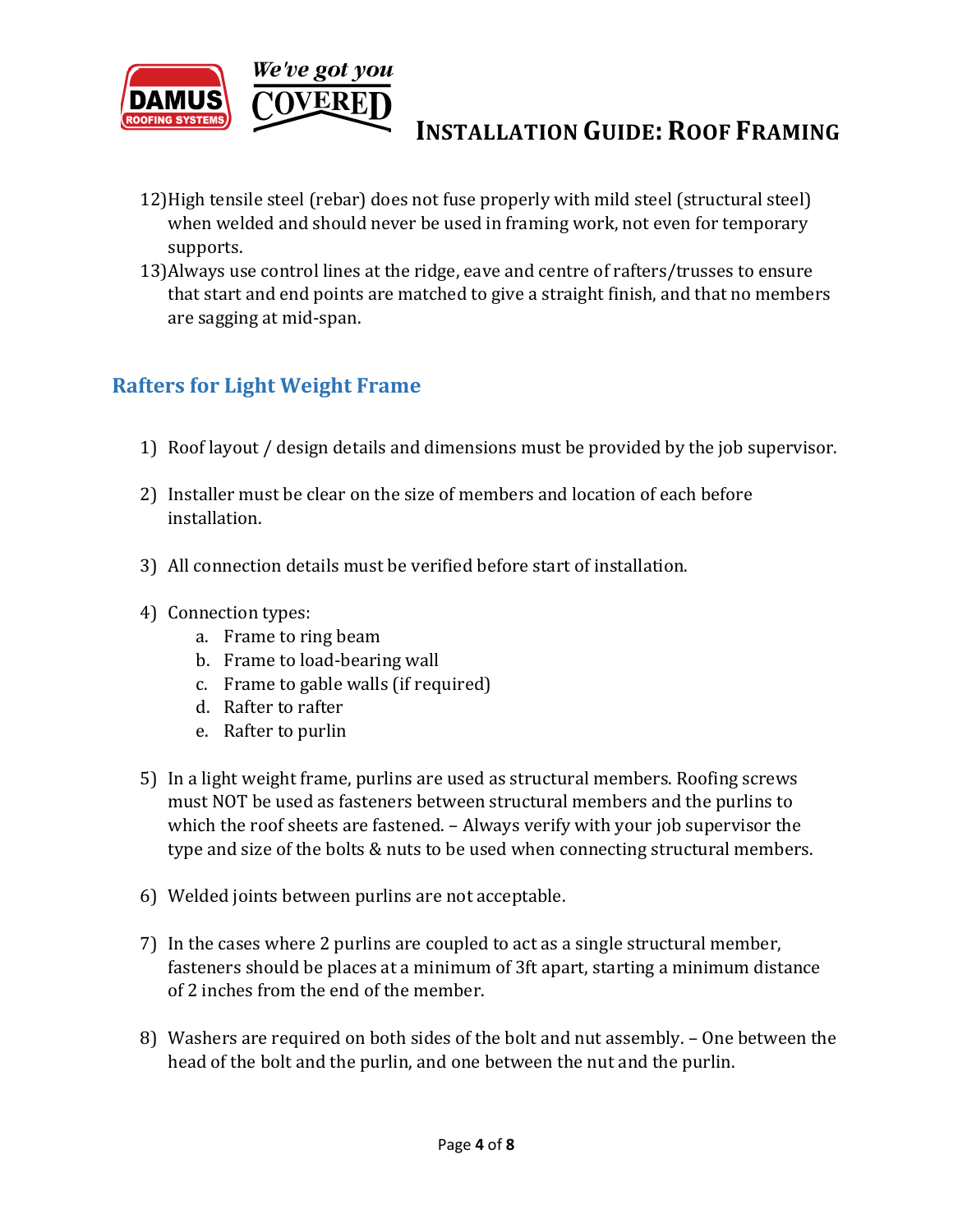

9) For intersecting members, bending of the web at joints is not acceptable. Joints can be created using c-purlin sections as shown in the below diagram, **unless specified otherwise.**





10)All joint connections are to be fastened by bolt and nuts with washers on both ends. – Size and type of bolt to be verified by job supervisor.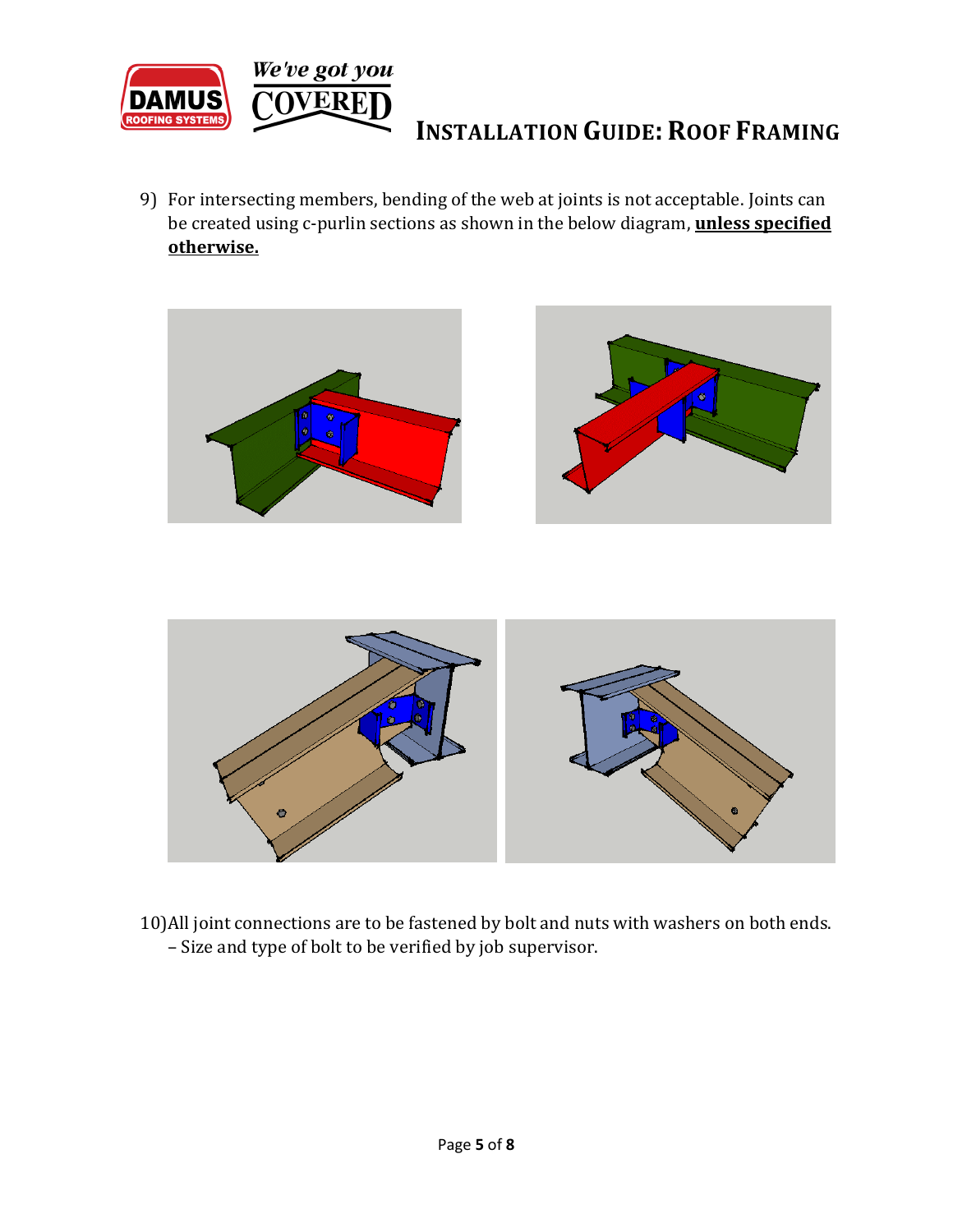

#### **Purlin Installation**

- 1) Ensure that the type and size of purlins specified are delivered to site.
- 2) If various lengths (non-standard sizes) are required, ensure that the proper layout is clear.
- 3) Inspect roof frame with attention to:
	- a. Squareness at eaves, corners and hips
	- b. Levelling at ridge
	- c. Levelling of rafters
	- d. Rafter spacing spans more than 24 ft may require additional support (may occur at valleys)
	- e. Any other possible defect in roof frame that will not allow installed purlins to achieve levelled finish.
- 4) Verify the purlin spacing (if no cleats installed). Purlin spacing is measured
- 5) Bolt holes in cleats are to be drilled with steel bit. Never burned using cutting torch.
- 6) Verify the connection details for cleats:
	- a. Bolt or welded connection or both
	- b. Type and size of bolts required
	- c. Number and position of bolts bolt spacing and distance from edge of cleats.
- 7) Washers are always required on both ends of bolt-and-nut assemblies.
- 8) Z-purlins are to be placed with the top flange of the purlin facing up-slope of the roof as depicted below:

Purlin fixing details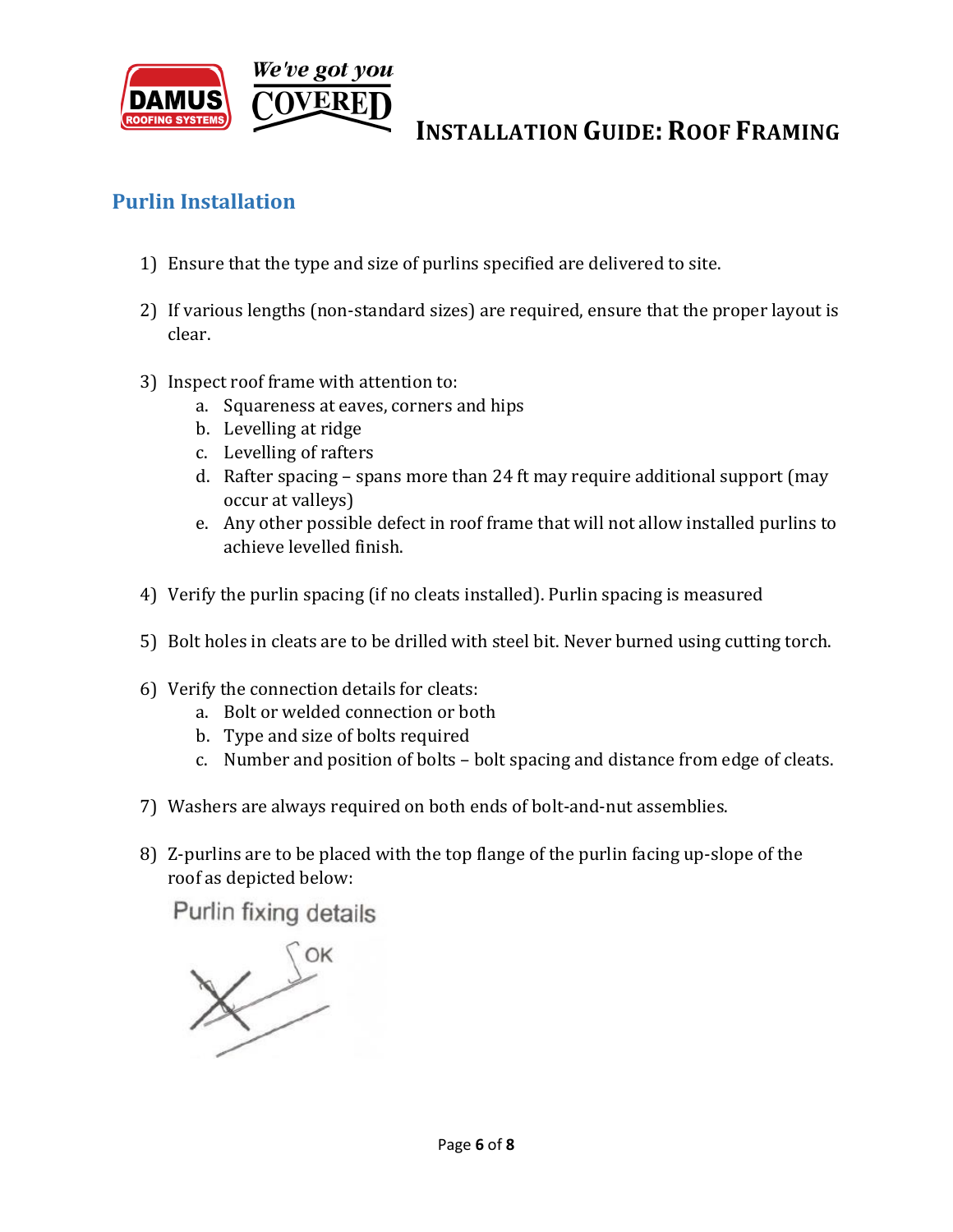

9) Verify the connection details required between rafter and purlin. The following connection details are to be used unless specified otherwise:



10)The specified spacing between the purlins is defined by the distance between the webs of neighboring purlins. This is the same as the distance between the same positions along the top flange between neighboring purlins.



- 11)Where no purlin spacing is specified, purlins are to be placed at a **maximum** of 36" (3ft) for 26g sheeting and a maximum of 48" for 24g roof sheeting.
- 12)Ensure that purlins are installed firstly at the eaves and at the ridge of the roof. Purlins in between are to be spaced evenly without exceeding the maximum spacing specified.
- 13)Remember that the shape of the roof is determined by the final placement of the purlins. Always use guidelines to ensure:
	- a. Straightness and levelling of ridge
	- b. Straightness and levelling at the eaves
	- c. Squareness and straightness at hips